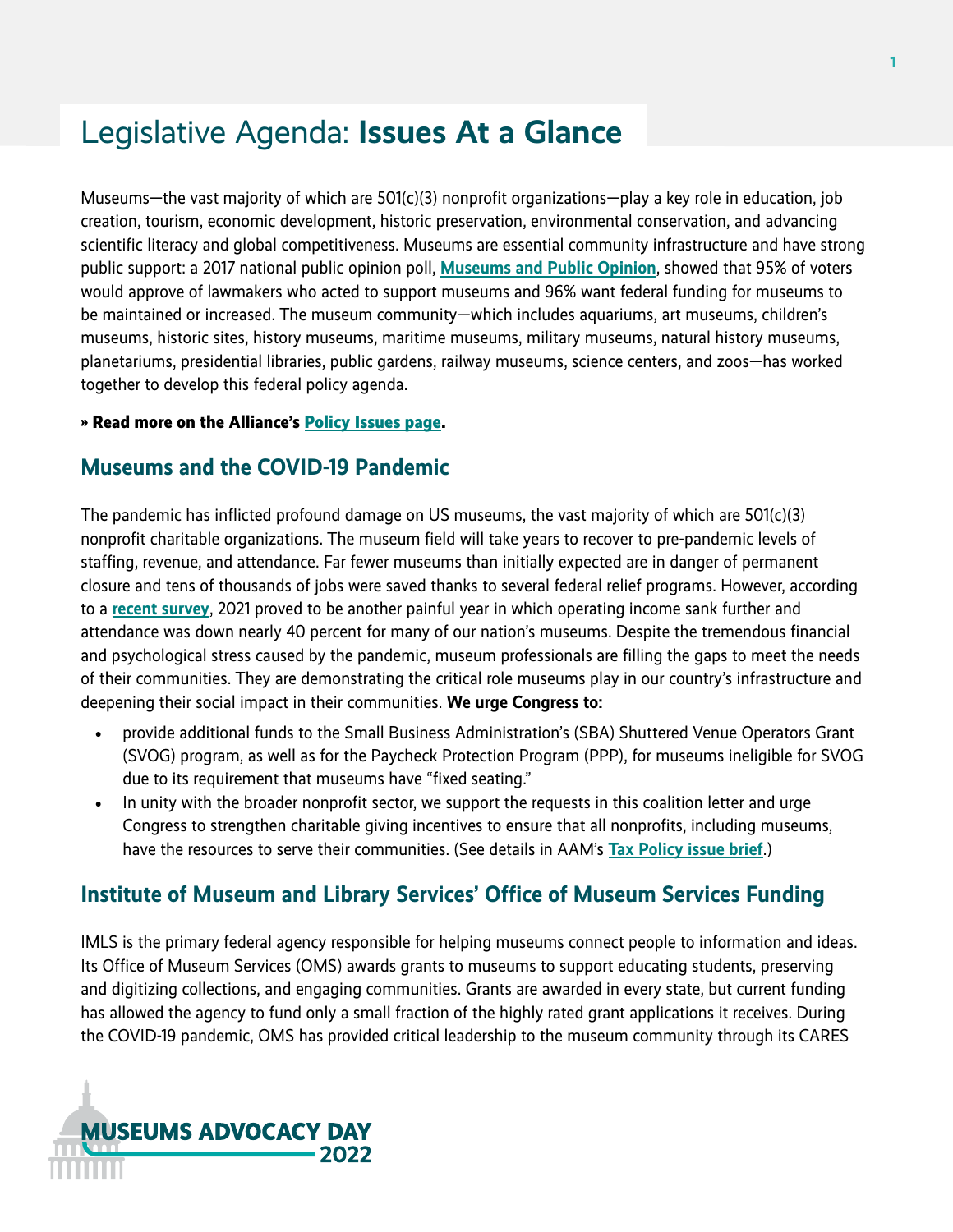Act and American Rescue Plan grants, and the agency has been providing science-based information and recommended practices to reduce the risk of transmission of COVID-19 to staff and visitors engaging in the delivery of museum services. Its Communities for Immunity partnership is working to boost COVID-19 vaccine confidence in communities across the country. Congress has regularly reauthorized IMLS with broad bipartisan support, most recently in 2018. OMS has set a strong record of congressional support during the appropriations submission process in each of the last several years, with 151 Representatives and 42 Senators signing the FY 2021 appropriations letters on its behalf. In FY 2021, Congress provided \$257 million to IMLS, of which \$40.5 million was directed to the Office of Museum Services. With this funding, OMS provided 275 grants totaling \$40.5 million to museums and related organizations in 44 states, the District of Columbia, and Puerto Rico. **We urge Congress to:**

- provide \$54.5 million in fiscal year (FY) 2022 for the IMLS Office of Museum Services (the House-passed and Senate draft approved level), a much needed increase of \$14 million, and provide a robust funding increase for FY 2023.
- include funding for the agency to explore establishing a roadmap to strengthen the structural support for a museum Grants to States program administered by OMS, as authorized by the Museum and Library Services Act, 20 U.S.C. Section 9173(a)(4), in addition to the agency's current direct grants to museums.

## **Tax Policy**

Contributions to 501(c)(3) charities such as museums are tax-deductible, incentivizing those who itemize deductions to greater generosity. Only about ten percent of taxpayers now itemize, however, and multiple measures show that both the amount given and the number of donors were declining prior to the pandemic. Giving appears to have increased during the pandemic, especially smaller gifts, due to the temporary provision that allowed people to deduct up to \$300 of charitable gifts even if they do not itemize. **We urge Congress to:**

- Cosponsor the Universal Giving Pandemic Response and Recovery Act, H.R. 1704 and S. 618, which would renew the universal charitable deduction that expired at the end of 2021. It allowed taxpayers who don't itemize deductions to deduct up to \$300 (\$600 for couples) of charitable contributions.
- Incorporate language from the Legacy IRA Act (S. 243) into retirement reform legislation, allowing seniors to make tax-free distributions to planned giving accounts as well as to charities.

## **National Endowment for the Humanities**

The National Endowment for the Humanities (NEH) provides direct grants to museums, universities, archives, and libraries in support of research, education, and preservation. Due to high demand and extremely limited funding, NEH is only able to fund a small percentage of the proposals it receives. The agency also provides annual grants to state humanities councils in every state and US territory. NEH received \$167.5 million in FY 2021 appropriations.

• **We urge Congress to** provide \$135 million in supplemental COVID-19 economic relief grants and at least \$225 million in regular FY 2022 appropriations for the NEH.

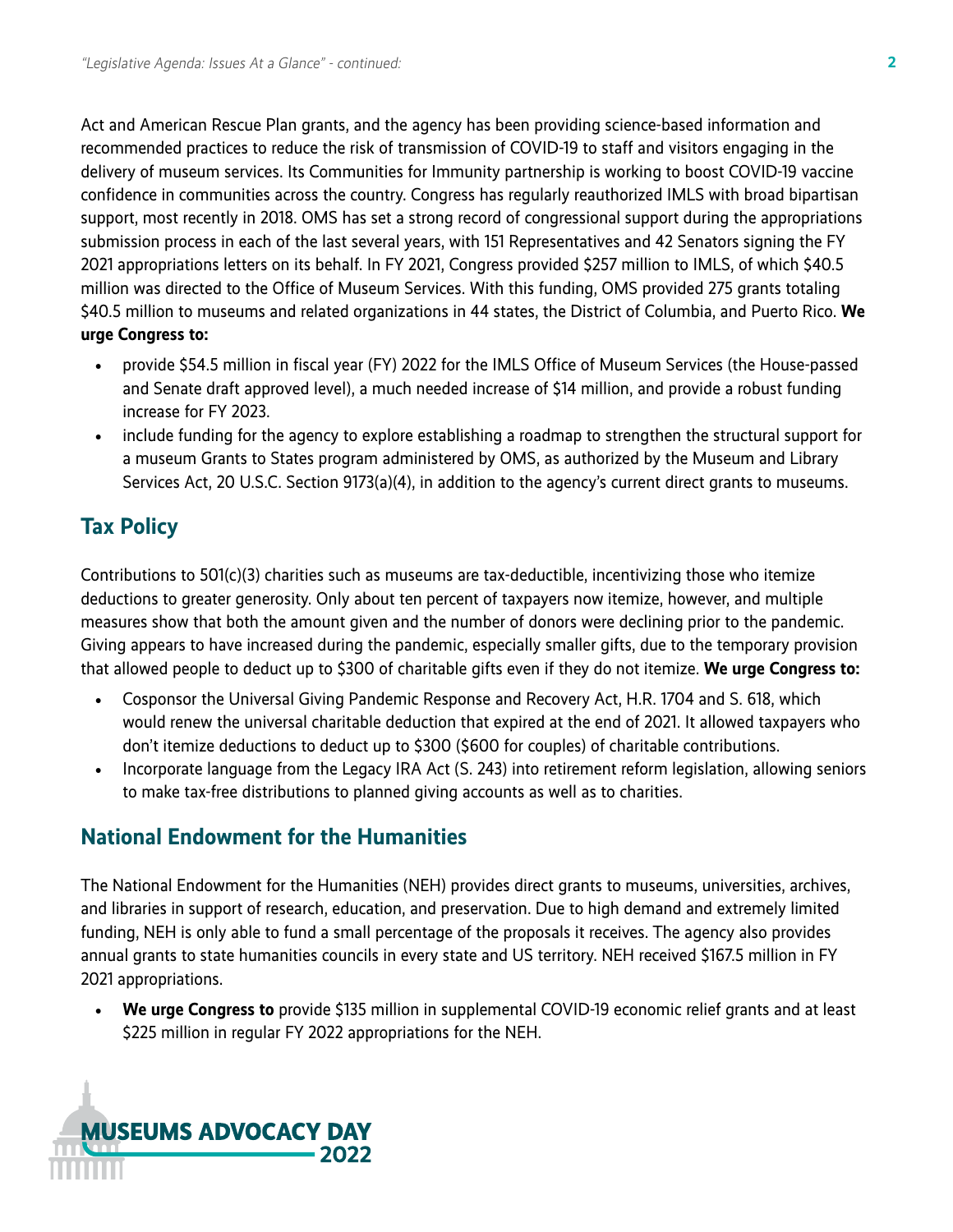#### **National Endowment for the Arts**

The National Endowment for the Arts (NEA) works to bring the arts to every community in America, including rural areas, military bases, and urban centers. It provides grants to all types of arts organizations—including museums—to exhibit, preserve, and interpret visual materials. The agency's federal role is uniquely valuable: no other funder, public or private, funds the arts in every state and the US territories. The NEA also distributes roughly forty percent of its grant funds to state arts agencies for re-granting. The NEA received \$167.5 million in FY 2021 appropriations.

• **We urge Congress to** provide the House-passed level of \$201 million in FY 2022 for the NEA and provide a robust funding increase for FY 2023.

#### **Elementary and Secondary Education**

Museums are vital education providers, educating students, providing professional development to teachers, and helping teach local curricula, which is especially critical during the COVID-19 pandemic. Museum education programs help bridge the **[digital divide](https://www.aam-us.org/2021/11/19/how-can-education-programs-help-bridge-the-digital-divide/)**. **[Museums represent one of the only educational systems outside](https://news.artnet.com/opinion/schools-are-in-crisis-museums-can-help-fill-the-gap-but-only-if-they-survive-1916821)  [of our formal framework with the knowledge and people power to back up our teachers and parents on](https://news.artnet.com/opinion/schools-are-in-crisis-museums-can-help-fill-the-gap-but-only-if-they-survive-1916821)  [the front lines](https://news.artnet.com/opinion/schools-are-in-crisis-museums-can-help-fill-the-gap-but-only-if-they-survive-1916821)**. Reauthorization of the Elementary and Secondary Education Act (the "Every Student Succeeds Act") provides states with significantly more flexibility in setting and meeting performance targets, which could make it easier for schools to work with museums.

• We support efforts to promote school-museum partnerships (including museum schools), require greater collaboration between the U.S. Department of Education and the Institute of Museum and Library Services, fully fund federal education programs in which museums participate, and fully implement the "well-rounded education" provisions in the Every Student Succeeds Act, which include the many subject areas in which museums help teach the curricula.

#### **Higher Education**

Median earnings for adults with a bachelor's degree are approximately 64 percent higher than those with a high school diploma, according to data from the Bureau of Labor Statistics. Yet, student loan balances constitute the largest source of debt for American households. While many museum jobs require bachelor's or even advanced degrees, nonprofit museum professionals often do not earn as much as they might in the private sector. Public Service Loan Forgiveness (PSLF) is a vital tool in allowing talented and highly trained employees from all socioeconomic backgrounds to work at organizations that make an impact in their community. Many museums benefit from Higher Education Act (HEA) program funding.

• We support legislation that ensures Public Service Loan Forgiveness (PSLF) is accessible and achievable and support reforms that waive the full-time employment criteria during the pandemic, overhaul the disqualification rules to reflect the original intent of Congress, clarify the kinds of payments and services that count toward forgiveness, as well as expand the types of loans that may be forgiven. We support

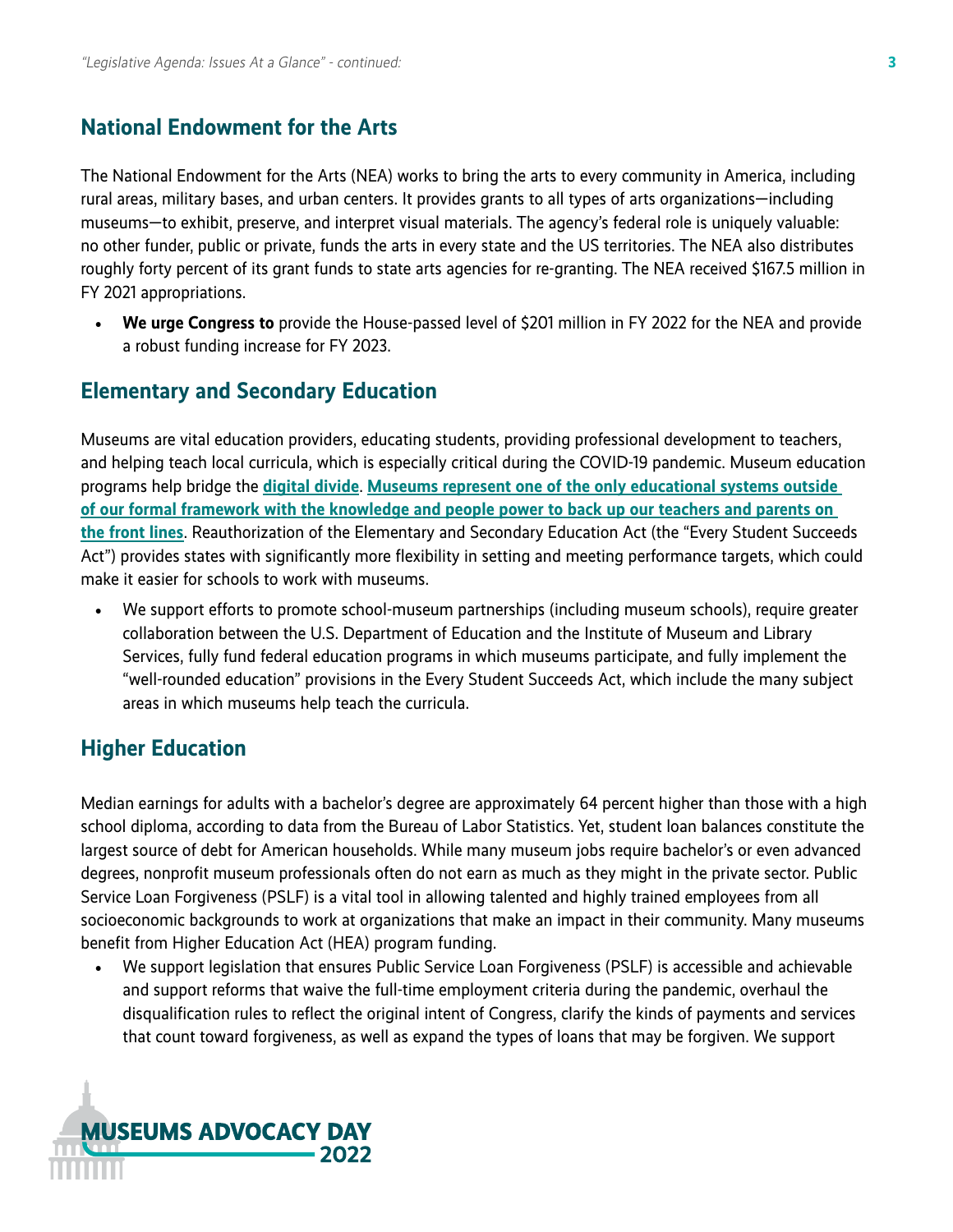efforts to improve the affordability and accessibility of higher education for all students. We also ask that Congress support funding for HEA programs in which museums participate, such as Title VI International and Foreign Language Education.

### **Lifelong STEM Engagement**

Museums, science centers, zoos, aquariums, botanical gardens, and other cultural institutions have an important role to play in increasing the understanding of and engagement with science, technology, engineering, and mathematics (STEM) among people of all ages. As museums are key partners in ensuring Americans' lifelong engagement in STEM, **we urge Congress to:**

- support federal agency efforts to implement the 5-year Federal STEM Education Strategic Plan;
- fully fund and authorize museums to participate in STEM engagement and informal STEM education programs across federal science agencies;
- fund the following programs at levels that meet or exceed inflation-adjusted levels from recent years: NSF's Advancing Informal STEM Learning (AISL) program at \$65 million, NOAA's Office of Education at \$35 million, NASA's Office of STEM Engagement at \$130 million and Science Mission Directorate's Science Engagement and Partnerships Division at \$47 million, and NIH's Science Education Partnership Award (SEPA) program at \$22.5 million; and
- regard museums as vital components of the STEM education ecosystem, including by ensuring that such organizations are eligible for relevant federal funding opportunities and represented at appropriate conversations convened by federal agencies.

#### **Historic Preservation**

In addition to preserving and protecting more than 1 billion objects, many museums are historic themselves, and their collections are critical to telling our collective national story. Historic sites and historic preservation efforts not only protect our national heritage, but they are also economic engines and job creators in the thousands of communities they serve. Minimal government funding helps to leverage significant private support, often through the Historic Tax Credit. The FY 2021 appropriations for the Historic Preservation Fund (HPF) provided \$55.7 million to State Historic Preservation Offices (SHPOs), \$15 million to Tribal Historic Preservation Offices (THPOs), and \$21.1 million for grants to underserved communities and to document, interpret, and preserve the stories and sites associated with the Civil Rights Movement. Save America's Treasures (SAT) received \$25 million in FY 2021 through the HPF, and the Paul Bruhn Historic Revitalization grant program received \$7.5 million. Congress also provided \$8 million for the U.S. Semiquincentennial Commission and \$10 million for a National Park Service competitive grant program to honor the 250th anniversary of the US by restoring and preserving state-owned sites and structures listed on the National Register of Historic Places that commemorate the founding of the nation.

• **We urge Congress to** support FY 2023 funding of at least \$65 million for SHPOs, \$34 million for THPOs, \$35 million for Save America's Treasures, \$12 million for Paul Bruhn Historic Revitalization grants, support at least \$10 million in funding for U.S. Semiquincentennial celebration grants for the country's 250th

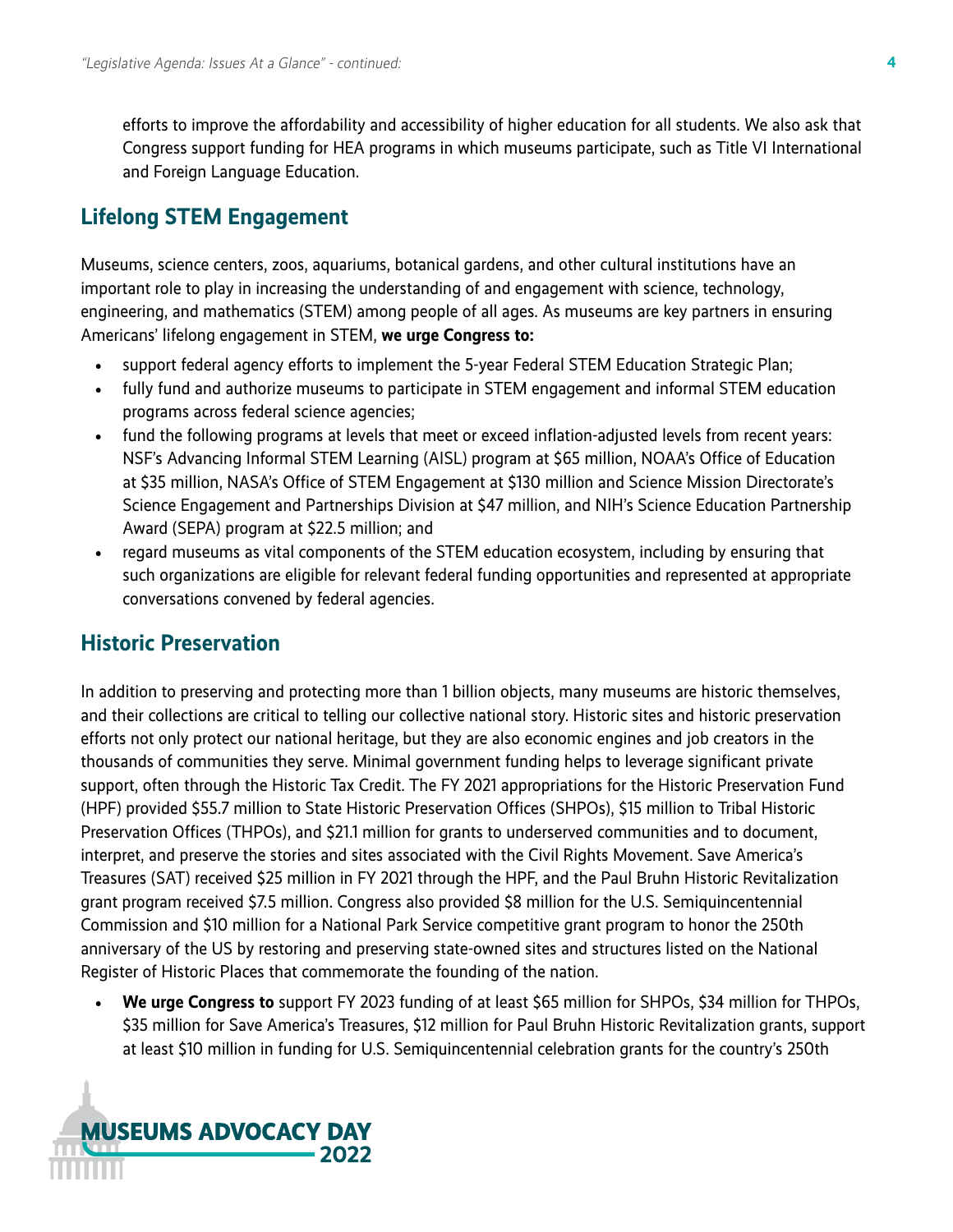commemoration, \$24 million for African American Civil Rights Grants, \$12 million for Historically Black Colleges/Universities, \$5 million for Equal Rights Grants, and \$3 million for Underrepresented Community Grants. Further, we request co-sponsorship of the Historic Tax Credit Growth and Opportunity Act (**[H.R.](https://www.congress.gov/bill/117th-congress/house-bill/2294?q=%7B%22search%22%3A%5B%22HR+2294%22%2C%22HR%22%2C%222294%22%5D%7D&s=6&r=1)  [2294](https://www.congress.gov/bill/117th-congress/house-bill/2294?q=%7B%22search%22%3A%5B%22HR+2294%22%2C%22HR%22%2C%222294%22%5D%7D&s=6&r=1)** / **[S. 2266](https://www.congress.gov/bill/117th-congress/senate-bill/2266?q=%7B%22search%22%3A%5B%22s2266%22%2C%22s2266%22%5D%7D&s=10&r=1)**), and the Historic Preservation Enhancement Act **[H.R.6589](https://www.congress.gov/bill/117th-congress/house-bill/6589?r=1&s=2)**.

#### **Environmental Sustainability and Museums**

Museums can help advance carbon neutrality and climate change reduction. Museums are considered one of the **[most trustworthy](https://www.aam-us.org/2021/09/30/museums-and-trust-2021/)** sources of information in America, and as educational institutions, museums are valuable engines for understanding environment and climate issues. They have a distinctive ability to engage the public and the media with data, images, and knowledge. Museums are research hubs, and have contributed to climate change research across a variety of areas, including mining historical data in journals, archives, and natural history collections, and conducting current citizen science research. Museums test experimental technologies through exhibits such as comparative wind-powered generators, test gardens, and green building designs like living roofs, passive solar heating, and rainwater catchment. Museums are essential community infrastructure and local partners for achieving environmental sustainability goals. They are connected to their fellow nonprofits, educational systems, and local businesses, and can model green practices to inspire and collaborate with their communities to help reach desired outcomes. **We urge Congress to:** 

- increase funding for the Infrastructure Investment and Jobs Act's Sec. 40541 Nonprofit Energy Efficiency Grant program — a \$50 million pilot program to award grants for energy-efficiency materials upgrades to buildings owned and operated by 501(c)(3) nonprofit organizations, including museums.
- include museums as named community partners and as eligible nonprofit organizations in legislation for funding opportunities and education initiatives.
- provide supplemental funding to IMLS specifically to support climate change work in museums, including facility adaptations and resiliency work, as well as exhibits and programs.

#### **Public Diplomacy and the Protection of Cultural Property**

As welcoming and trusted community anchors, museums are perfectly positioned to help build crosscultural relationships, which are enhanced by collections that span the world across centuries. In recent years, irreplaceable cultural property has been lost in places like Egypt, Iraq, Syria, Mali, and Afghanistan. Protecting this property—both directly and by working through international organizations—is a vital part of United States diplomacy, showing the respect of the United States for other cultures and the common heritage of humanity. American museums and the conservation professionals who work with them are some of the world's best at protecting and caring for cultural property.

• **We urge Congress to** pursue measures that protect cultural property around the world, and to consider museums and conservation professionals as part of the solution to these issues. We expect the United States Government to comply with international law and urge the U.S. Government to maintain its commitment to its longstanding practice of not targeting cultural sites during peace or wartime.